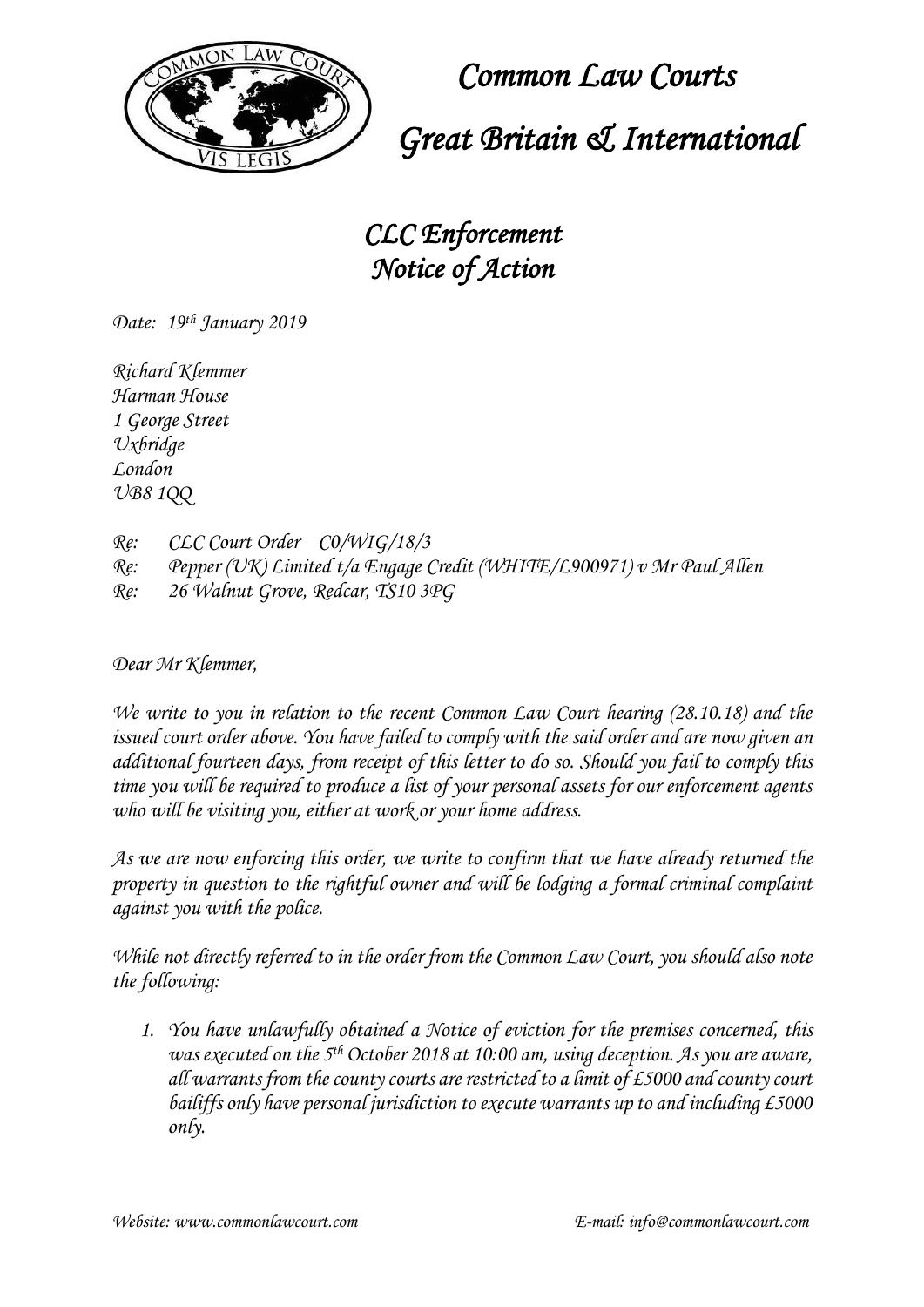

 *Common Law Courts*

## *Great Britain & International*

- *2. We would also like to point out, that the N49 warrant for possession is ONLY applicable to tenants in rent arears and NOT applicable to legally titled registered owners.*
- *3. We can also confirm, having obtained a copy of the guidance notes for the EX96, the following rules:*

*The entitlement to use force comes from the authority given by the person entitled to possession, and not by virtue of the warrant of possession.*

*Therefore, the warrant grants no authority. Further to this, the guidance notes also state the following:*

*Whilst the claimant can authorise the bailiff to use reasonable force to carry out the eviction, they are not empowered to instruct or order the bailiff to use such force, reasonable or otherwise.*

*by knowingly authorising the use of this document in order to unlawfully steal property, you were also committing the crime of uttering under the 1913 forgery act.*

*Uttering is a [crime](https://en.wikipedia.org/wiki/Crime) involving a person with the intent to defraud that knowingly sells, publishes or passes a [forged](https://en.wikipedia.org/wiki/Forgery) or [counterfeited](https://en.wikipedia.org/wiki/Counterfeit) document. More specifically, forgery creates a falsified document and uttering is the act of knowingly passing on or using the forged document. See the Forgery Act 1913 Section 6-uttering & Section 11-aiding and abetting.*

#### *Accessories and abettors*

*Any person who knowingly and wilfully aids, abets, counsels, causes, procures, or commands the commission of an offence punishable under this Act shall be liable to be dealt with, indicted, tried, and punished as a principal offender, this law also includes the police.* 

*We would also like to draw your attention to criminal law act 1977 chapter 45.*

*OFFENCES RELATING TO ENTERING AND REMAINING ON PROPERTY 6 Violence for securing entry.*